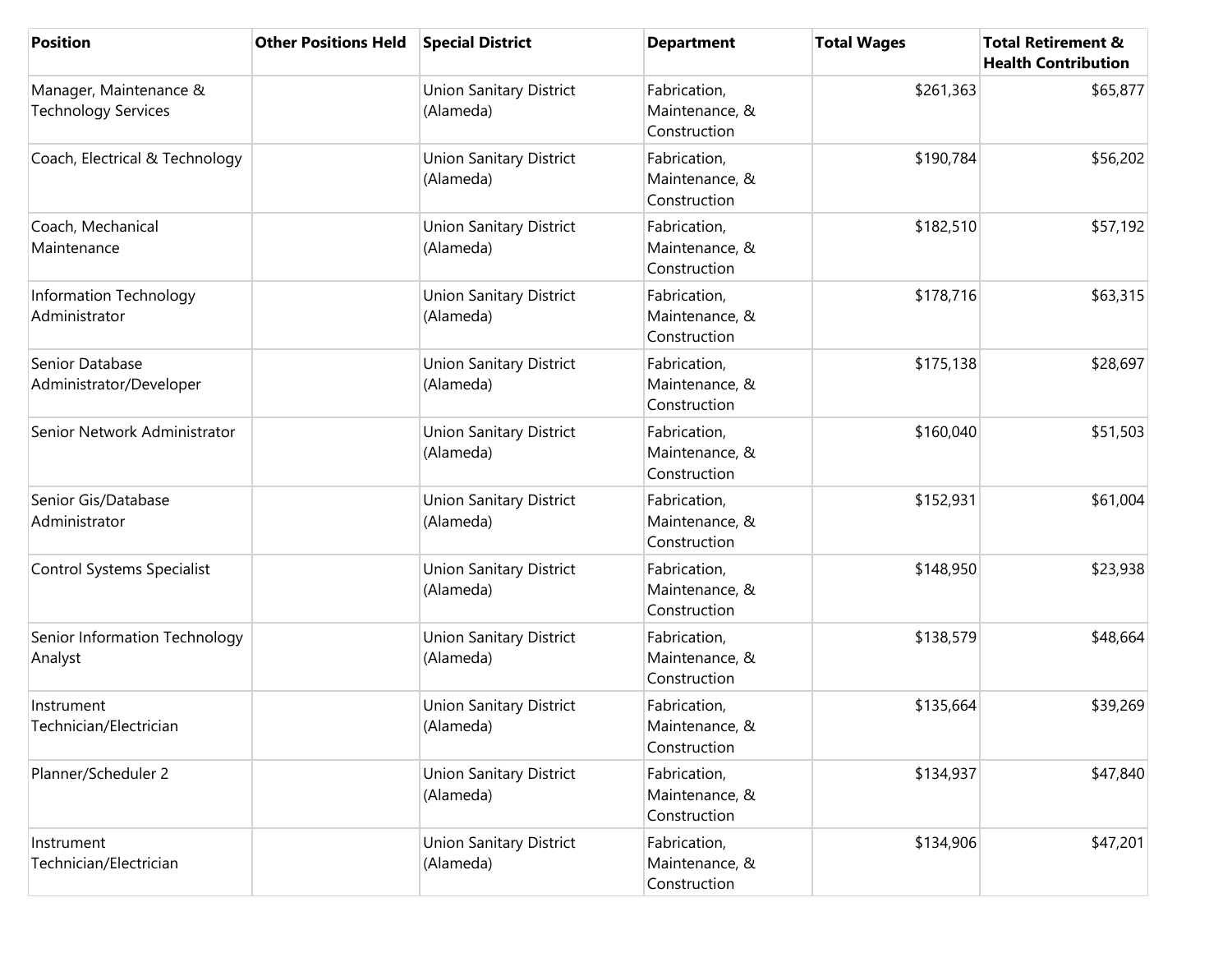| Mechanic 2                           | <b>Union Sanitary District</b><br>(Alameda) | Fabrication,<br>Maintenance, &<br>Construction | \$132,934 | \$30,165 |
|--------------------------------------|---------------------------------------------|------------------------------------------------|-----------|----------|
| Mechanic 2                           | <b>Union Sanitary District</b><br>(Alameda) | Fabrication,<br>Maintenance, &<br>Construction | \$131,634 | \$45,773 |
| Mechanic 2                           | <b>Union Sanitary District</b><br>(Alameda) | Fabrication,<br>Maintenance, &<br>Construction | \$129,668 | \$22,304 |
| Mechanic 2                           | <b>Union Sanitary District</b><br>(Alameda) | Fabrication,<br>Maintenance, &<br>Construction | \$129,471 | \$52,833 |
| Mechanic 2                           | <b>Union Sanitary District</b><br>(Alameda) | Fabrication,<br>Maintenance, &<br>Construction | \$126,956 | \$45,728 |
| Mechanic 2                           | <b>Union Sanitary District</b><br>(Alameda) | Fabrication,<br>Maintenance, &<br>Construction | \$124,449 | \$45,758 |
| Instrument<br>Technician/Electrician | <b>Union Sanitary District</b><br>(Alameda) | Fabrication,<br>Maintenance, &<br>Construction | \$119,472 | \$43,985 |
| Mechanic 2                           | <b>Union Sanitary District</b><br>(Alameda) | Fabrication,<br>Maintenance, &<br>Construction | \$116,528 | \$46,752 |
| Painter                              | <b>Union Sanitary District</b><br>(Alameda) | Fabrication,<br>Maintenance, &<br>Construction | \$115,340 | \$20,580 |
| Mechanic 1                           | <b>Union Sanitary District</b><br>(Alameda) | Fabrication,<br>Maintenance, &<br>Construction | \$112,897 | \$40,402 |
| Painter                              | <b>Union Sanitary District</b><br>(Alameda) | Fabrication,<br>Maintenance, &<br>Construction | \$110,190 | \$39,384 |
| Mechanic 2                           | <b>Union Sanitary District</b><br>(Alameda) | Fabrication,<br>Maintenance, &<br>Construction | \$109,790 | \$43,705 |
| Mechanic 2                           | <b>Union Sanitary District</b><br>(Alameda) | Fabrication,<br>Maintenance, &<br>Construction | \$108,505 | \$20,212 |